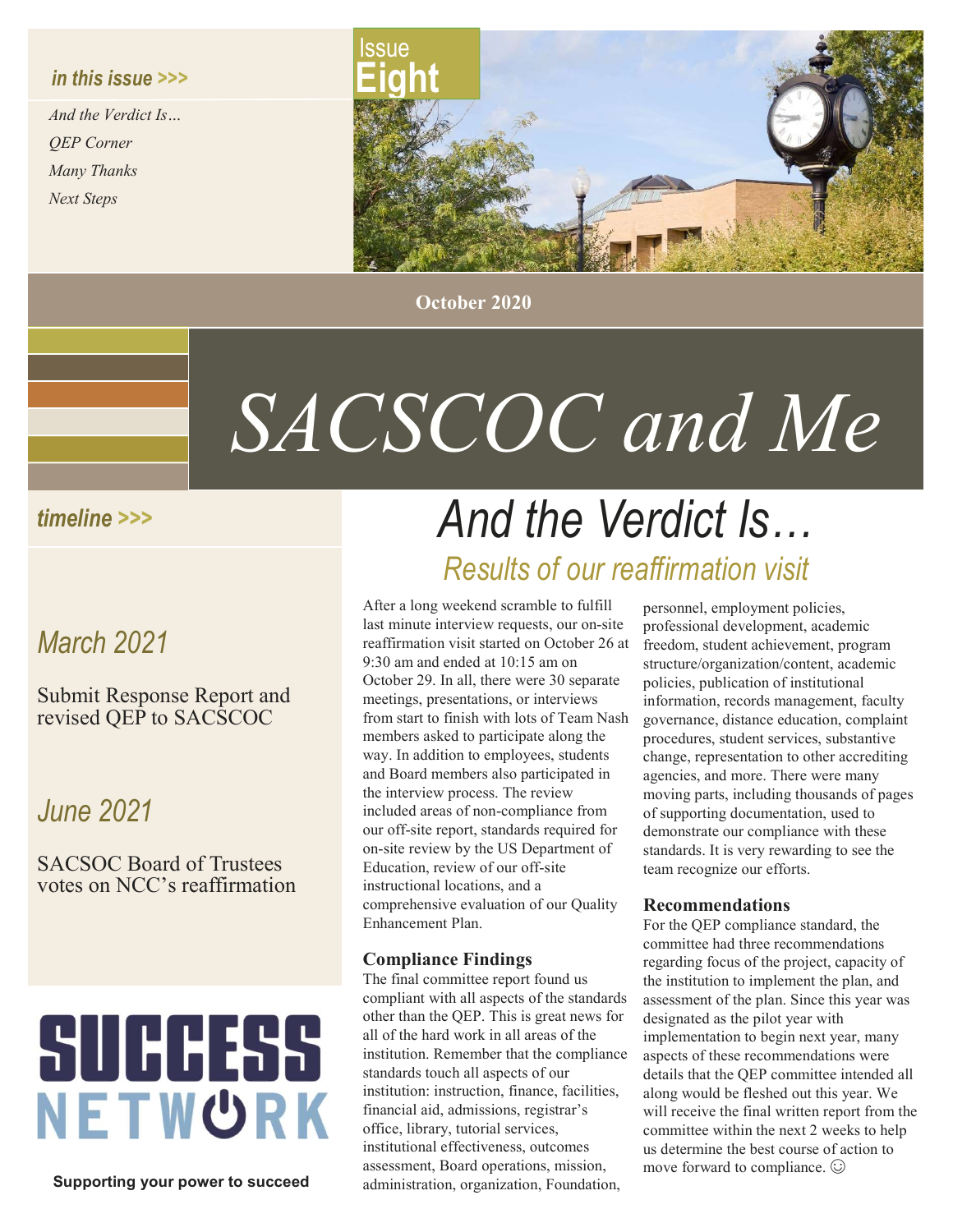

Keep on the lookout for our rescheduled Q*EP and Me* Professional Development as we learn more about success coaching and our roles in the implementation of our QEP.

## Lots of Thanks

Many people are to thank for participating in interviews with the SACSCOC team. Some were asked with less than 24 hours' notice as the schedule and requests shifted throughout the weekend and week. When you see any of the following people, be sure to thank them for their time and grace under pressure: Gary Blackburn, Jay Manning, Levy Brantley (high school student), Alexis Campos-Martinez (high school student), Tammie Clark, Morgan Roberson, Sarah Prezioso, Andrea Milks, Don Sexauer, Adrienne Covington, Farley Phillips, Dina Pitt, Kristin Harkins, Natasha Neal, Andrew Small, Wendy Marlowe, Deana Guido, Amber Greer, Greg Quintard, Wanda Tyson, Kathy Adcox, Nakisha Floyd, Tammy Lester, Priscilla Dickens, Heather Perry, Trevor Lane, Olivia Moss, Mary Hyatt, Amanda Guy, Mike Latham, Marbeth Holmes, Jonathan Vester, Sonya Small, Daniel Moore, Jamal Pitt, Jason Rierson, Tessa Weisenborn, Renee Martinez, Elizabeth Hood, Katherine Fisher (Board member), Paul Jaber (Board member), Sonny Foster (Board member), Kathryn Davis (student), Margaret O'Brien (student), Mary Overman (student), Sarah Pearce (student), Ariana Barrios Savalza (student), Nouran Shaaban (student), Craig Williams (student), Andrea Harper, Melissa Jones, Christine Ricci, Jennifer Walston, Franchesca Battle, Reggie Cobb, Norman Cooper, Ricky Joyner, Cherie Winstead, Adam Gelo, Tywana Lawson, April Bristow-Smith, Lane Freeman. Special thanks as well to the IT team for their work to ensure proper equipment and connectivity for everyone during their interviews.  $\hat{\varphi}$ 

## More Thanks!

A final note of thanks goes to everyone who had a hand in developing the QEP. Three different committees of Team Nash members worked for three (long) years to provide leadership, analyze data, consider alternative topics, meet with interdisciplinary groups of students and employees, select a topic, and flesh out the details for a meaningful project that will enhance student success at NCC for years to come. The years of hard work, time, mental energy, and sacrifice that you put into developing the Success Network model will have a life-changing impact on our students. Special thanks to all members of the QEP teams who were able to participate in the opening QEP presentation for our SACSCOC committee. One of the visiting team members commented in the chat that it was "very creative, very impactful." Of course, the director and star of the production, Lisa Cooper, deserves a standing ovation for a job well done – not just during the visit, but for the entirety of the project.